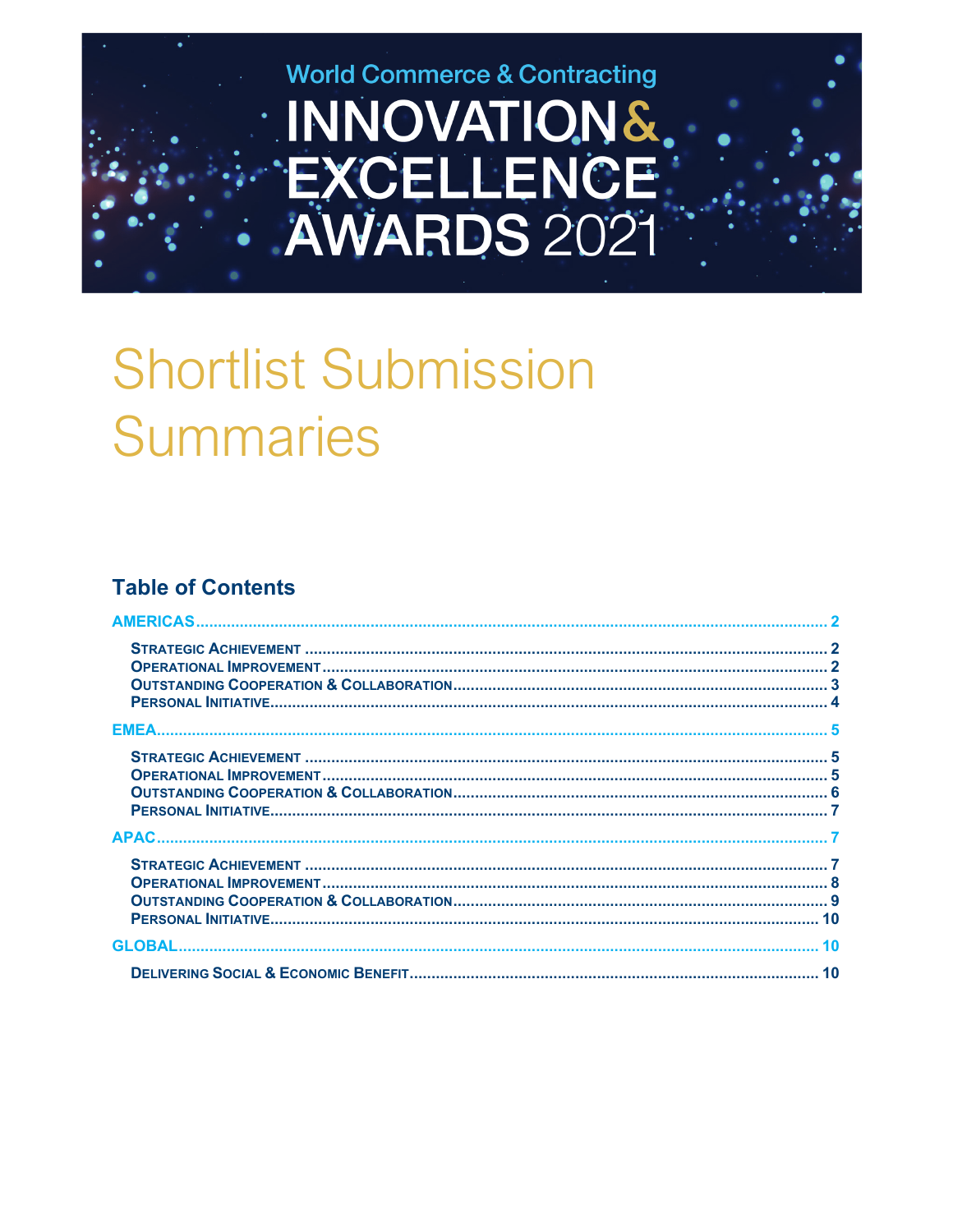# <span id="page-1-0"></span>**AMERICAS**

# **Strategic Achievement**

# **Data, People, Tools + Process = Radical Advances**

#### **DXC Technology Company**

DXC Technology's Legal team works w/ colleagues in Sales, Account Management, Delivery & Finance to bring data, people, tools & processes in 2021 that radically advanced our contracting capability. The results are applauded by our CEO & business units who see the tangible impact & increased customer satisfaction that DXC commercial contracting delivers. With its business partners, DXC Legal realizes more strategic, transparent, profitable contracts w/ lower risk. We streamlined & increased efficiency using creativity, teamwork, early contract risk identification and remediation that benefits both the company & our customers. Primary drivers of these great results are our data & our people.

## **Powering Business Outcomes through Strategic Supplier Relationship Management Royal Dutch Shell**

To transform one of its strategic disciplines, Shell, in partnership with Salesforce, developed Supplier Sphere, a revolutionary digital supplier relationship platform that created a single, standardised, fully integrated and user intuitive platform for end-to-end supplier relationship lifecycle management. For the first time, data from multiple ERPs, safety, quality and external databases was centralised and coupled with collaboration tools to bridge stakeholders from multiple classes of business, geographies and functions. Sphere has enabled real, enterprisefirst, data driven SRM with large scalability that has already generated significant ROI in its first year.

# **TIBCO Software Inc.: Accelerating Organizational Growth by Streamlining M&A Transactions with Malbek**

#### **Malbek**

TIBCO Software Inc., founded in 1997, is an American software company that provides integration, analytics, and event-processing software for companies to use on-premises or cloud-computing environments. It manages information, decisions, processes, and applications for 10,000+ customers. TIBCO employs about 4,200 employees, with over \$1B in annual revenue. With an M&A-focused growth strategy, TIBCO needed a scalable, AI-charged solution to streamline due diligence and contract review processes. Using Malbek's proprietary AI-core CLM platform, TIBCO accelerated their M&A transaction timeline and increased efficiency across global teams with seamless post-acquisition contract ingestion.

# **Operational Improvement**

# **Supplier Performance**

# **Aramco Americas**

Aramco, with a goal to optimize its business partnerships in the Americas, analyzed and segmented its current supplier base on market complexity and value. The company developed a holistic classification of its suppliers, determining the level of criticality to Aramco's business needs and objectives. This enabled Aramco to zero in on segment-specific strategies, which opened up a range of new contracting opportunities.

Results over a one-year period: A 60% increase in agreements with suppliers compared to 2019; with more than 60,000 items now under contract; an improvement in the procurement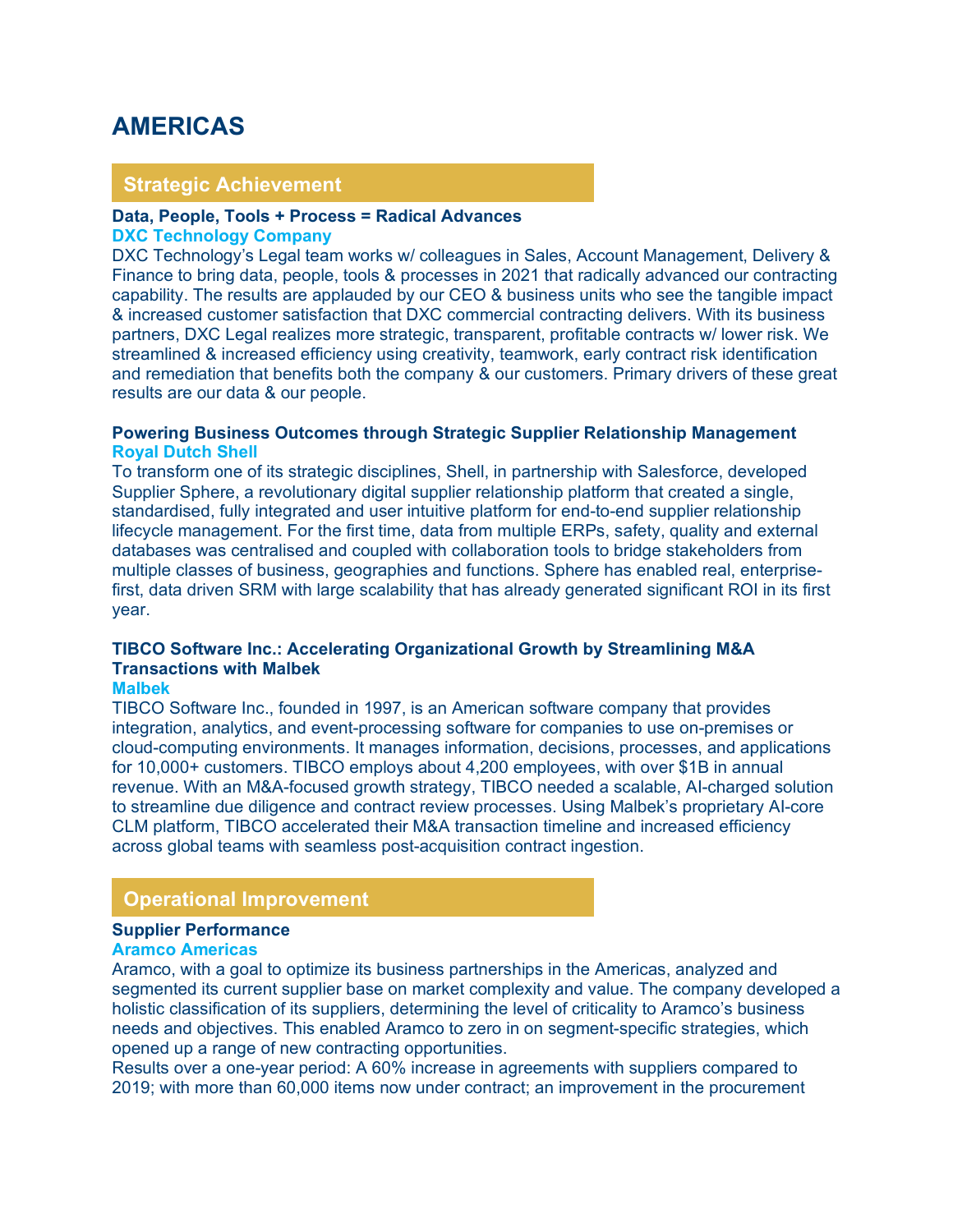timeframe, from 82% to 94%; and, with KPI enhancements and continuous engagement with suppliers,

# **Accelerating Contract Transformation**

#### **Baxter International**

Positioned at the critical intersection of saving and sustaining lives, Baxter International is currently undergoing a global digital transformation. Baxter's senior leadership team focused on bringing together the right people, the right technology, and the right process to ensure the change management initiative was successful. The global implementation of the Icertis Contract Intelligence platform (ICI) helped Baxter bring operational, organization-wide efficiency and visibility, automate processes, and streamline contracting management across the enterprise, gaining unprecedented transparency into its commercial relationships and significantly reducing contract cycle times.

# **Contract Management @ Canada Post**

#### **Canada Post**

Strong supplier relationships are critical to Canada Post, which connects consumers and businesses through postal and parcel delivery services. Recognizing the value of contract management in the procurement process, we onboarded an innovative, multi-faceted solution to enhance it. The solution consists of new roles and

responsibilities; standardized governance and tools; training; and an internal Centre of Excellence for continuous improvement. Following its implementation, benefits included: improved visibility into procurement; more proactive decision-making; time and cost efficiencies though standardization and automation; and improved collaboration and sharing of

best practices.

# **Outstanding Cooperation & Collaboration**

# **Supplier's organization name**

TermScout, Keesal Propulsion Labs, Quislex, Bryan Cave, LexCheck, Mitratech **Customer's organization name**

# NetApp, Liberty Mutual, Travelers Insurance, Vonage, and Code42

How much time and money can be saved by reducing effort spent on review and immaterial negotiations? To tackle this question as a community, NetApp and TermScout brought together Travelers, Liberty Mutual, Code42, Bryan Cave Leighton Paisner, KP Labs, TAP, Quislex and Lexcheck. By collectively analyzing opportunities for improvement, brainstorming and sharing ideas as a group, participants uncovered substantial opportunities for enterprises of all sizes to move towards zero-friction contracting. Putting these principles to work, a subset including NetApp, Quislex, TermScout, Lexcheck, KP Labs, and TAP collaborated on a solution that saves an estimated 32% of contracting costs.

# **Supplier's organization name**

State of Flux Inc.

# **Customer's organization name**

# American Electric Power

Together with State of Flux, a Supplier Management program launched at AEP with an initial goal of developing a small number of strategic suppliers. AEP needed to improve supplier collaboration and build relationships that incubate innovation and reduce risk. One such supplier, Sabre Industries, provides highly engineered structures and components to the utility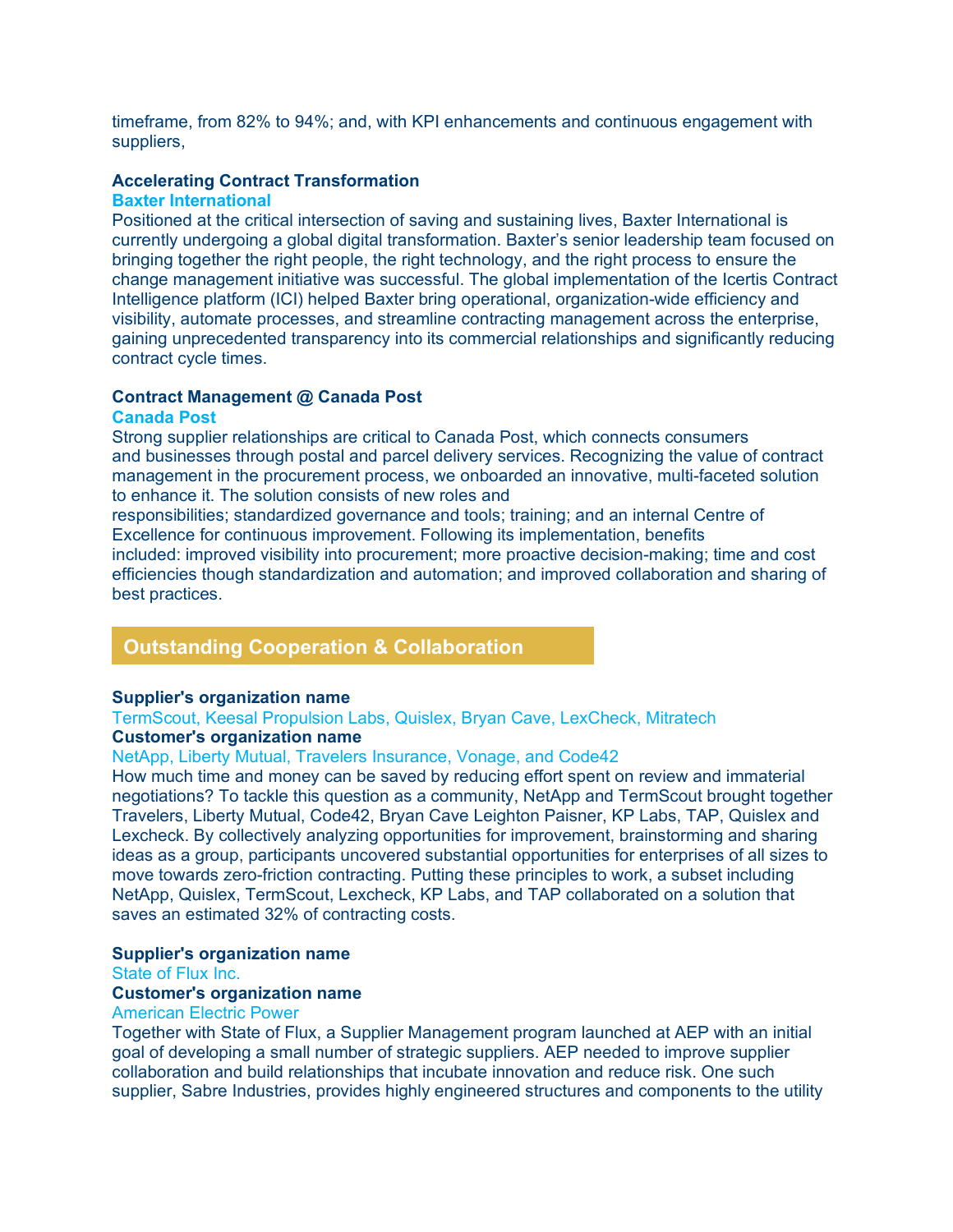industry. Contracts with Sabre spanned 15 years, however there was a consistent challenge capturing relevant project data, understanding KPIs critical for success, and implementing methods to measure them efficiently. AEP's new approach, according to Sabre, was a game changer, as it was offered in the spirit of true partnership.

# **Supplier's organization name**

Koho Software

# **Customer's organization name**

#### Agiloft

Pepe Toriello and Marc Doucette talk with experts in contract management, including several members of the WorldCC Global Council. Each episode of Contract Heroes features a different perspective from a guest on how every organization can benefit from building better commercial relationships with vendors and customers by implementing a well designed contracting process. We focus our interviews on how can a company with no defined CM process implemented take a first step, how to manage relationships with vendors or clients more efficiently using data, and where technology can be more useful. Then we share that information to the world.

#### **Personal Initiative**

#### **Adel AlShahrani**

#### Aramco Americas

Adel AlShahrani leads the Procurement and Supply Chain Management (P&SCM) department at Aramco Americas, the U.S. subsidiary of Saudi Aramco. Since joining the company in 2019, AlShahrani has made significant progress to optimize business and strengthen relationships between Aramco and its suppliers in the U.S. and throughout the Americas. AlShahrani has organized an effective P&SCM team, with a leadership style that builds enthusiasm and promotes excellence. A key priority is professional development, which includes coordination with WorldCC to integrate educational materials and encourage participation in certification programs.

## **Angella Dikmic**

#### Greater Toronto Airports Authority

Angella Dikmic joined the Greater Toronto Airports Authority (GTAA) 7 years ago with a mandate to build the IT Vendor Management Office (IT VMO). She built a team with processes and tools to efficiently manage IT Contracts. Her strong vendor relationships proved invaluable during the global pandemic, with our innovative vendors implementing additional tools to respond to the changing environment during this crisis. As a credit to her personally, she is part of a cross-functional team that collaborates with other Canadian airports to leverage the strong vendor relationships and improve air travel across Canada.

#### **Subhrarag Mukherjee**

#### Hewlett Packard Enterprise

Subhrarag Mukherjee (Subhro) leads the legal support for 'Strategic Alliances' on a Worldwide basis in HPE. HPE has entered into a strategic partnership with one of the largest (Europebased) software companies in the world wherein HPE would provide its infrastructure-as-aservice and the software company would host its applications into the integrated product which would be provided as a private cloud service offering to enterprise customers across the globe. Subhro led a difficult contract negotiation and is now providing excellent contract management and project governance support to the Account Team. He is also assisting in implementing "Key Lessons Learnt' in project governance.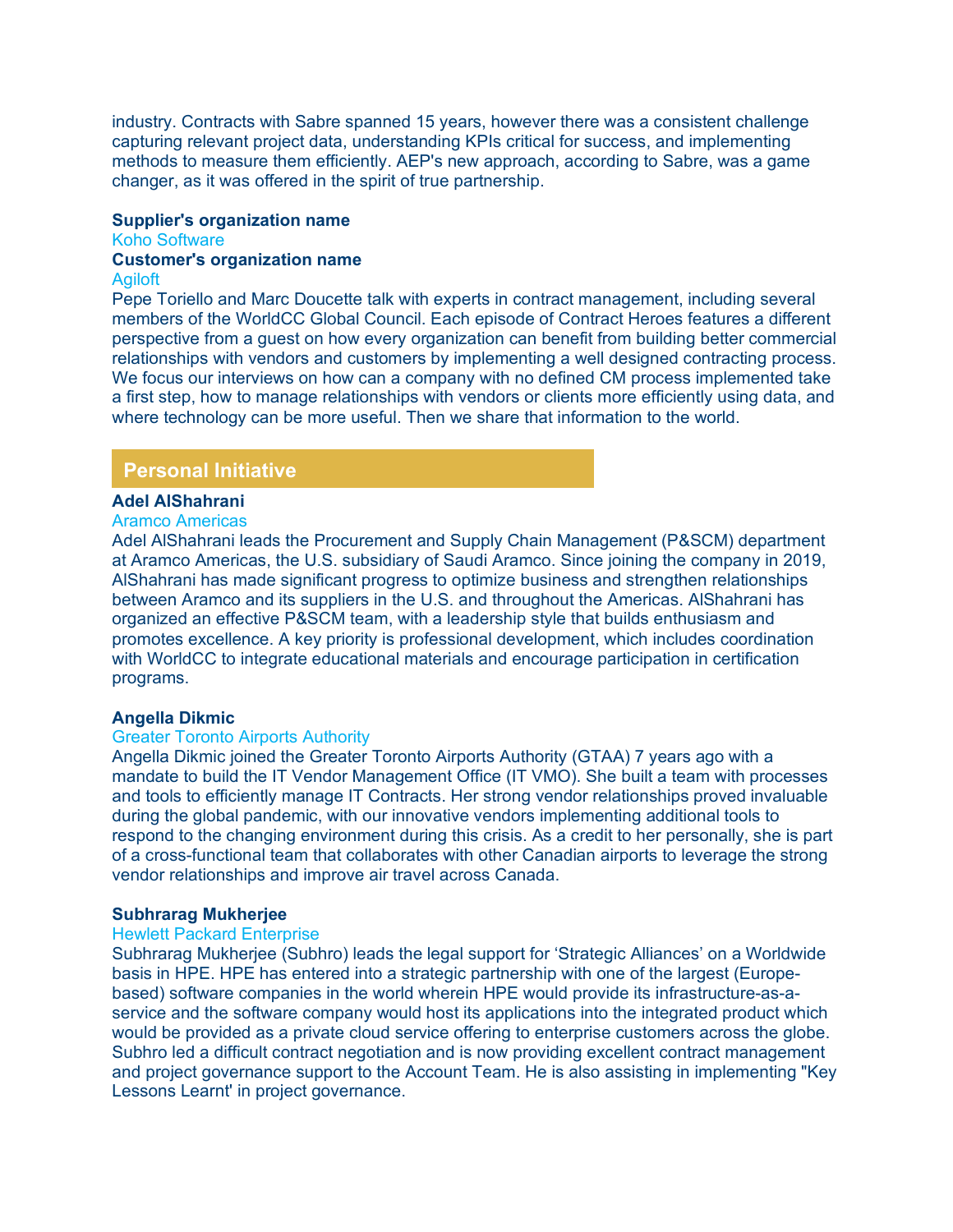# <span id="page-4-0"></span>**EMEA**

# **Strategic Achievement**

# **CCM Transformation Programme**

#### **Capgemini**

Capgemini Group has a well-established Commercial and Contract Management (CCM) function being integrated into the business, utilising country-based teams. In January 2021, CCM function started a Transformation Program with the aim to globalize, streamline, standardize, further industrialize, and automate the processes. This initiative represents a transformative step for Capgemini CCM Function to help realize the full range of expected benefits:

- Streamlined and unified CCM service and processes
- Increased CCM coverage
- Cost saving benefits through standardization and automation

• Increased Capgemini contracts performance through stronger post-signature contract management process,

#### **Contract Watch**

# Vodafone Procurement Company

Vodafone Procurement Company's digital transformation in global sourcing and procurement began nearly five years ago with the belief that autonomous sourcing would lead to the streamlining of processes, a greater reliance on hard data, and usage of artificial intelligence and machine learning to automate certain tasks to provide the best outcomes. By incorporating the artificial intelligence and machine learning capabilities of SirionLabs' smarter contracting lifecycle platform, VPC has maintained its position as a trailblazer and leader in global sourcing and procurement.

#### **HS2 Rail Systems Alliance**

#### HS2 Ltd

HS2 needed to develop an innovative delivery model for the rail systems scope to appropriately manage significant systems, delivery and contractual interfaces. Lessons from other major programmes informed the development of the HS2 Rail Systems Alliance. The innovative Project 13 style model was assured and endorsed by the HS2 Exec, the Department for Transport and HM Treasury, resulting in approval to commence procurement in summer of 2021. This represents one of the first Project 13 style models to be approved by the DfT and HMT, and represents a significant step forward for the industry.

# **Operational Improvement**

# **The EYE - Eliminating corruption in public procurement with technology and citizens engagement**

#### **Datanomix**

The sheer volume of public procurement contracts in Kazakhstan makes them impossible to monitor for compliance & efficiency by the relevant authorities, including the Internal State Audit Committee of the Ministry of Finance (ISAC). As a result, the annual losses to the state budget were estimated at US\$470 million. The Datanomix team developed an analytical software that identifies risky tenders, and contracts, focusing thattention of auditors on items with the highest risks of non-efficient spending. Now auditors are equipped with a powerful tool that boosts their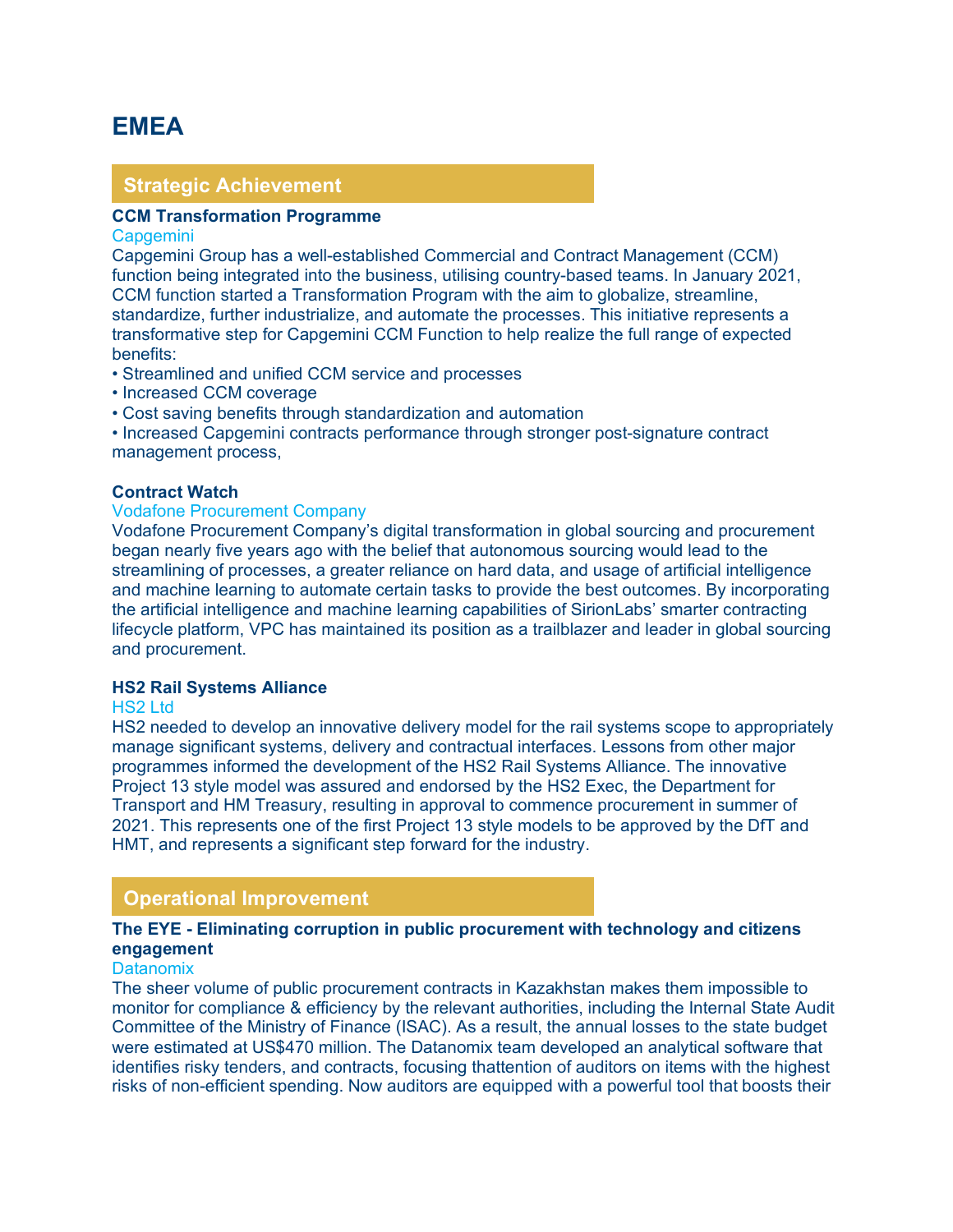efficiency and helps them prevent losses in procuring entities from purchasing overpriced products, saving taxpayers money.

#### **Daniel Okin**

#### Cabinet Office - Government Commercial Function

Each year, over £50bn is spent on contracts by the central Government for goods and services across the UK through external contracts. These contracts underpin some of the most critical areas of government activity and the Contract Management Capability Programme is a training and accreditation programme, designed improve individuals skills and knowledge across the contract lifecycle. The programme provides practical and theoretical training to individuals using a systemic blend of scenario role plays, live virtual workshop plenary that is formally assessed to benchmark capability against of cross government Contract Management Standards.

# **S2C Digital & Process Transformation Design Mgr**

**Shell** 

The challenge was clear: make it easier for our Procurement staff to generate accurate contracts fast; a true "fit for purpose" contract compiler, accessible to over 2300 CP professionals. Creating customized and compliant templates is a challenge with the variety of contracts spanning category terms for over 40 procurement types; localized terms for over 40 countries; and clauses for different types of non-technical risk. This complexity required even experienced procurement staff to consult Legal on changes. By giving them a, with SAP-Ariba co-developed, tool that empowers them to create the contracts needed, we cut review steps and drove down cycle time.

# **Outstanding Cooperation & Collaboration**

# **Supplier's organization name**

**Wipro** 

# **Customer's organization name**

#### BT

BT teamed with Wipro, as an integration partner, to transform BT's group "sell side" contract governance and reporting process. This legacy system generated over 1200 spreadsheets each month and was a target for automation and integration. The jointly delivered programme (Hermes-X) provides an end-to-end capability that brings in-life contract P&L life cycle on-line. The bespoke, complex, contracts are of the highest value and risk and consequently require extra levels of monitoring. The successful collaboration using agile delivery, removed all spreadsheets within 6 months worldwide for over 300 contracts and 800 people across all functional teams.

# **Supplier's organization name**

**Havs** 

# **Customer's organization name**

#### Vodafone Procurement Company

From the very start of our collaboration independent and mutual goals and desired outcomes were identified, clearly communicated and understood. Key objectives and milestones were agreed and we continuously focused on improvement via lessons learnt processes which were fed into each project. Both parties took ownership, influenced each other and built a strong working relationship with governance and communication structures at all levels and clear escalation pathways. We worked together to understand each other's priorities and change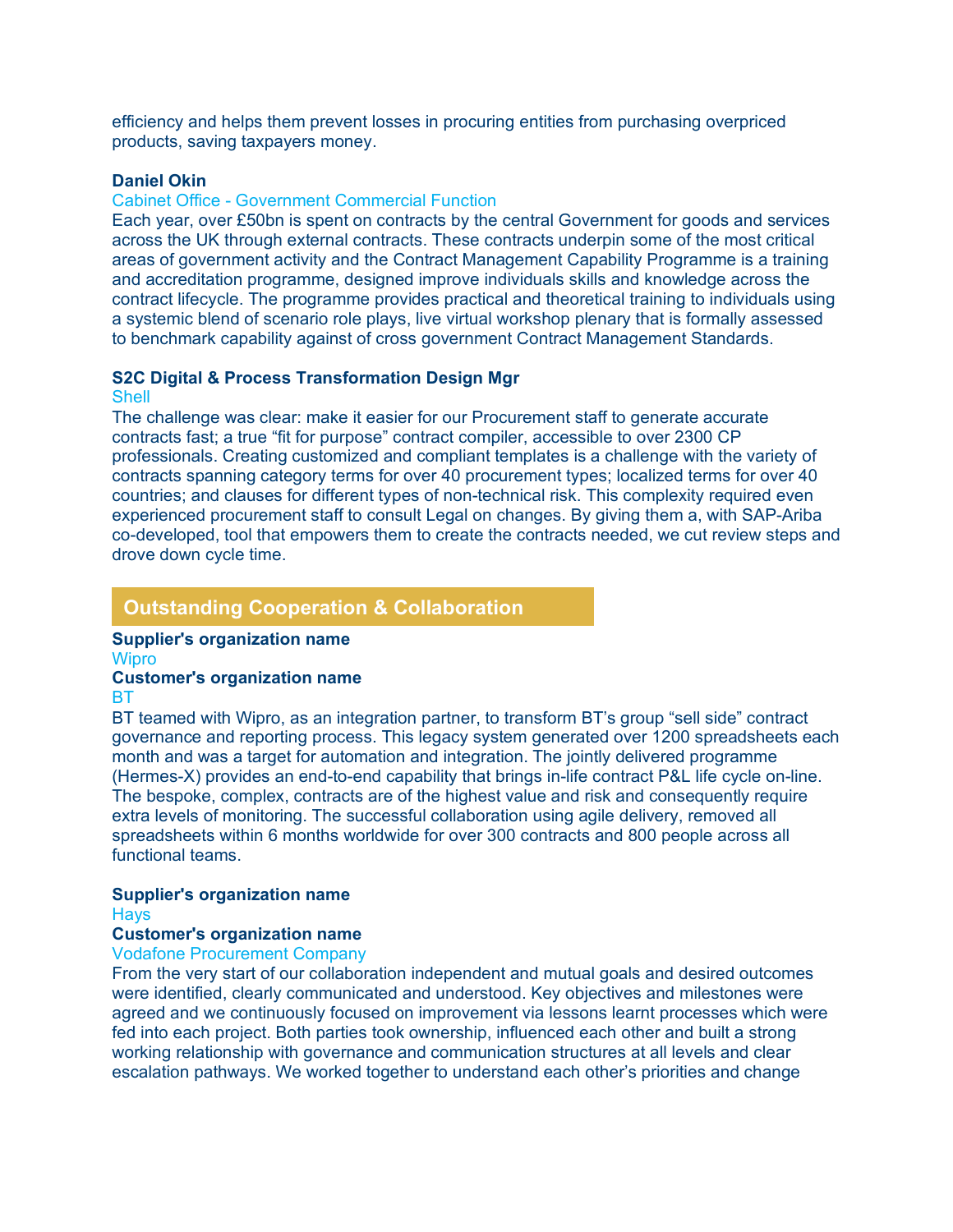programmes, aimed for win-win outcomes. This led to a successful MSP implementation involving 13 countries, 35 different legal entities and over 150 stakehold.

# **Supplier's organization name**

Balfour Beatty

# **Customer's organization name**

# Southampton City Council

In 2010, Southampton City Council entered a strategic partnership with Balfour Beatty to deliver all aspects of highways maintenance management and maintenance. The multi-award winning partnership is now in its 11th year and continues to deliver excellent results through the strength of the partnership, collaborative ethos and focus on delivering great services. The partnership is widely celebrated by both SCC and Balfour Beatty as being and excellent example of a trusting, collaborative partnership between the Public and Private Sectors. This was recognised by APSE with the 2019 Best Public Private Partnership. The attached first video provides a great insight into the partnership.

# **Personal Initiative**

#### **Tamara Mackay-Temesy**

#### Taylor Wessing

Tamara is an associate in Taylor Wessing's Commercial Technology & Data Group and is nominated for her work with our innovation team where she heads up the Legal Design Programme. Her leadership has taken legal design at Taylor Wessing from being an interesting topic for discussion to becoming a fullyfledged fee-earning service line in under 2 years. She has led both internal and external workshops and produced legally designed documents for a range of clients.

#### **Dr Sam De Silva**

#### CMS

Sam's leadership and personal drive resulted in a world first, an international standard for the management of legal risk (ISO 31022). ISO 31022 can be applied by commercial and contract management professionals and when followed helps escalate and ensure early intervention/action on matters that otherwise might cause significant loss or disruption. Publication of ISO 31022 will directly affect many areas of commercial and contract management and covers not just legal and contractual matters but wider obligations across many critical environmental, social and commercial responsibilities providing clarity and direction for decision makers and improving performance/outcomes.

#### **Katie Clark**

#### ABRDN

Katie has always had the approach and right behaviors to be an excellent supplier manager. Now with the skills she has taken the time to push herself and learn in the past 18 months, she now has the tool kit to ensure she is not only servicing her suppliers in an excellent way but promoting awareness of her role and the profile of contract management throughout the business. This comes with the leadership of helping grow and support the team of supplier managers, and promote awareness of the team further into the department and wider business to ensure the business works collaboratively and consistently so in order to manage suppliers throughout the organisation.

# <span id="page-6-0"></span>**APAC**

# **Strategic Achievement**

**Transforming Telstra's contract management function to grow its enterprise business**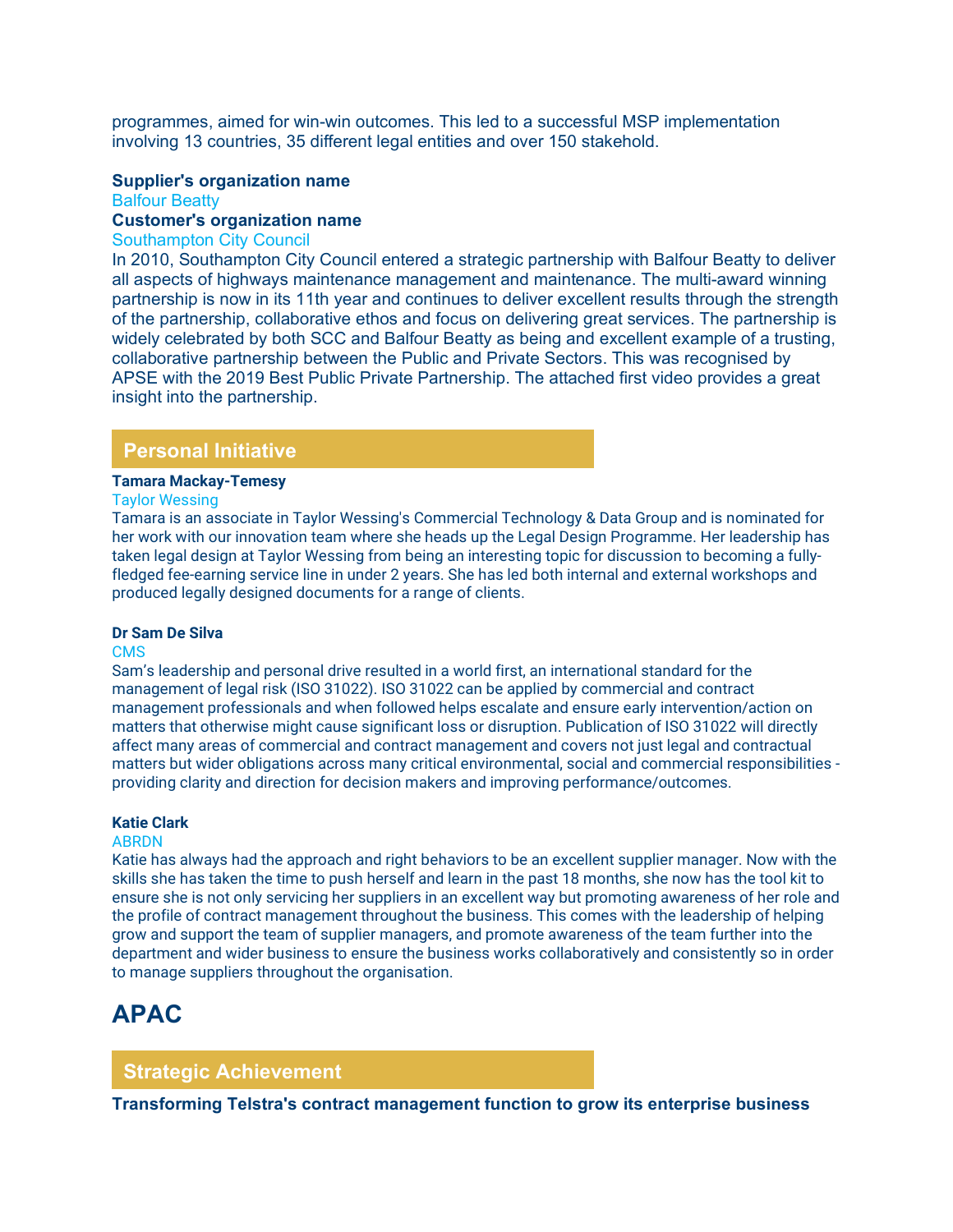#### **Exigent**

Telstra reimagined its contract management function to deliver more value to the business and shareholders. Using automation, offshoring and analytics, the company reduced legal costs while improving business support. The new model has been transformational–delivering significant productivity gains, earning high praise from our sales teams and receiving recognition from our executive team. Telstra partners with Exigent to maximise leverage and create valuable capacity for the legal team. Telstra also leverages Exigent's analytics and AI expertise to surface insights from contract data that fuel decision-making and positions the legal team as a valuable business partners.

# **Schedule of Rates Cost optimization implementation through Zero based Approach for Faster, Safer and Cheaper delivery**

# Meinhardt EPCM (India) Private Limited, Bangalore. Karnataka, India

In today's competitive world and challenging industry, it is difficult to complete project with budget constraints, risk of cost over run and delays. Such issues faced even by our organization until last year where I have taken up this challenge to implement alternative fit to purpose solution with Zero-based mindset and SOR tendering to get target Cost savings. In this zero-based implementation of bottom-up logic optimizing three main factors-Material, Labour and Productivity and the result enhanced the organization's reputation. Greater than 10% cost savings with project award completed with reduced tendering time of around 40%. The biggest advantage is that this model is scalable.

# **School Bus Transport Re-tender**

#### Ministry of Education

The Ministry of Education procures transport services for students so distance from school is not a barrier to learning. When it was time to go to market, the Ministry listened to feedback that a 'traditional' open competitive tender of bundled routes would disadvantage small regional operators. The procurement team developed an innovative two-tender process that enabled suppliers to compete for routes in their local communities, at a time when COVID-19 was putting their livelihood at risk. The Ministry's process supported broader outcomes by encouraging suppliers to reduce their emissions, focus on driver welfare, and understand and support public value goals.

# **Operational Improvement**

# **Creating a multi-geography standardized contracting solution for a Fortune 500 company** Nexdigm Private Limited

We revamped the contract management process for a Fortune 500 company. Earlier, the company had many decentralized processes across geographies and business verticals, which involved non-uniform standards and manual processes. We transitioned from a persondependent to a highly process-dependent model, utilizing LEAN Six Sigma methodology and automation. The new contract management process delivered a 60% reduction in average endto-end contracting cycle times, a significant reduction in time spent by the company's in-house legal team, and facilitated better management control and oversight.

#### **Tarun Sharma**

#### **Evalueserve**

Evalueserve is in business of providing data analytics, research, and subscription services. Recovery from Covid pandemic and surge in economic activities resulted into more business for Evalueserve which consequently increased the work for the legal team based out of India. To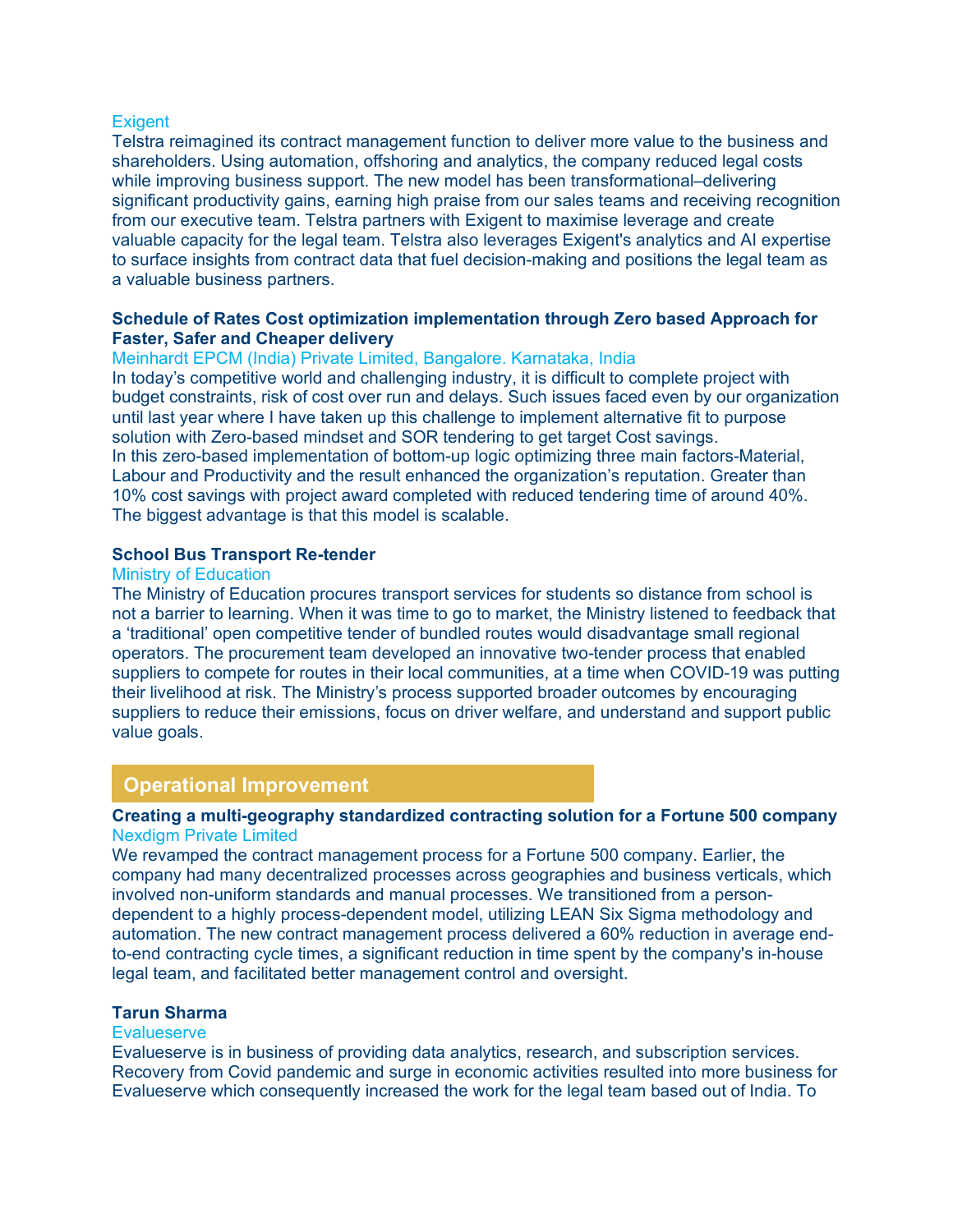counter this challenge Law Leadership undertook significant measures by leveraging technology and human efforts which produced great results in terms of reduced manhours, creating client value, cost savings and other outcomes. These measures are still underway to further reduce human efforts in legal work and to increase efficiency and productivity.

# **Transformation of New Zealand Construction Subcontracting Process**

Armstrong Downes Commercial 2012 Limited and LawHawk Limited - Joint Submission Armstrong Downes Commercial and LawHawk have created an automated solution for drafting, negotiating and signing their subcontracts. A process that would often take 4 weeks or longer, can now be done in 1 hour. The new process has saved time and cost, enabled better relationships with subcontractors, removed risks of cost blowouts arising from materials price increases during the period of delay and generated a lot of contract data. It has also created confidence to automate other processes, such as employment.

# **Outstanding Cooperation & Collaboration**

#### **Supplier's organization name** IBM

# **Customer's organization name**

AusNet Services

In late 2020 AusNet Services (AusNet) embarked on a journey kicking off a dedicated program with a clear focus and mandate to put in place a commercial agreement with a strategic partner to manage AusNet's digital project delivery services.

The Partner for Change program's key objectives were to improve and increase delivery capability, capacity, efficiency and culture.

The program has succeeded in establishing this commercial agreement with IBM Australia Limited in less than nine months with a bespoke multi phased, collaborative and robust process that redefined the true sense of partnership.

# **Supplier's organization name**

Law, Innovation, Technology & Entrepreneurship Lab (LITE Lab) at University of Hong Kong **Customer's organization name**

# FedEx Express

LITE Lab@HKU is an interdisciplinary and experiential programme from University of Hong Kong whose Lawtech & Regtech Sandbox invites organisations to co-design proof-of-concept solutions with our students to solve their real-world problems. Collaborating with FedEx Express's multi-jurisdictional legal department in a win-win proposition, LITE Lab's students learn invaluable design thinking, project management and tech skills while addressing the corporate bottleneck due to time, budgetary and human resources constraints by using already licensed Microsoft no/low code automation tools to improve clients' accessibility, enhance the inhouse team's efficiency and obtain data-driven insights.

# **Supplier's organization name**

LawHawk Limited

# **Customer's organization name**

Armstrong Downes Commercial 2012 Limited

Armstrong Downes Commercial and LawHawk, with support from Master Builders New Zealand, have collaborated to create an automated solution for drafting, negotiating and signing ADC's subcontracts, further enhancing ADC's relationships with their subcontractors and saving substantial time. A process that would often take 4 weeks and sometimes up to 10 weeks, can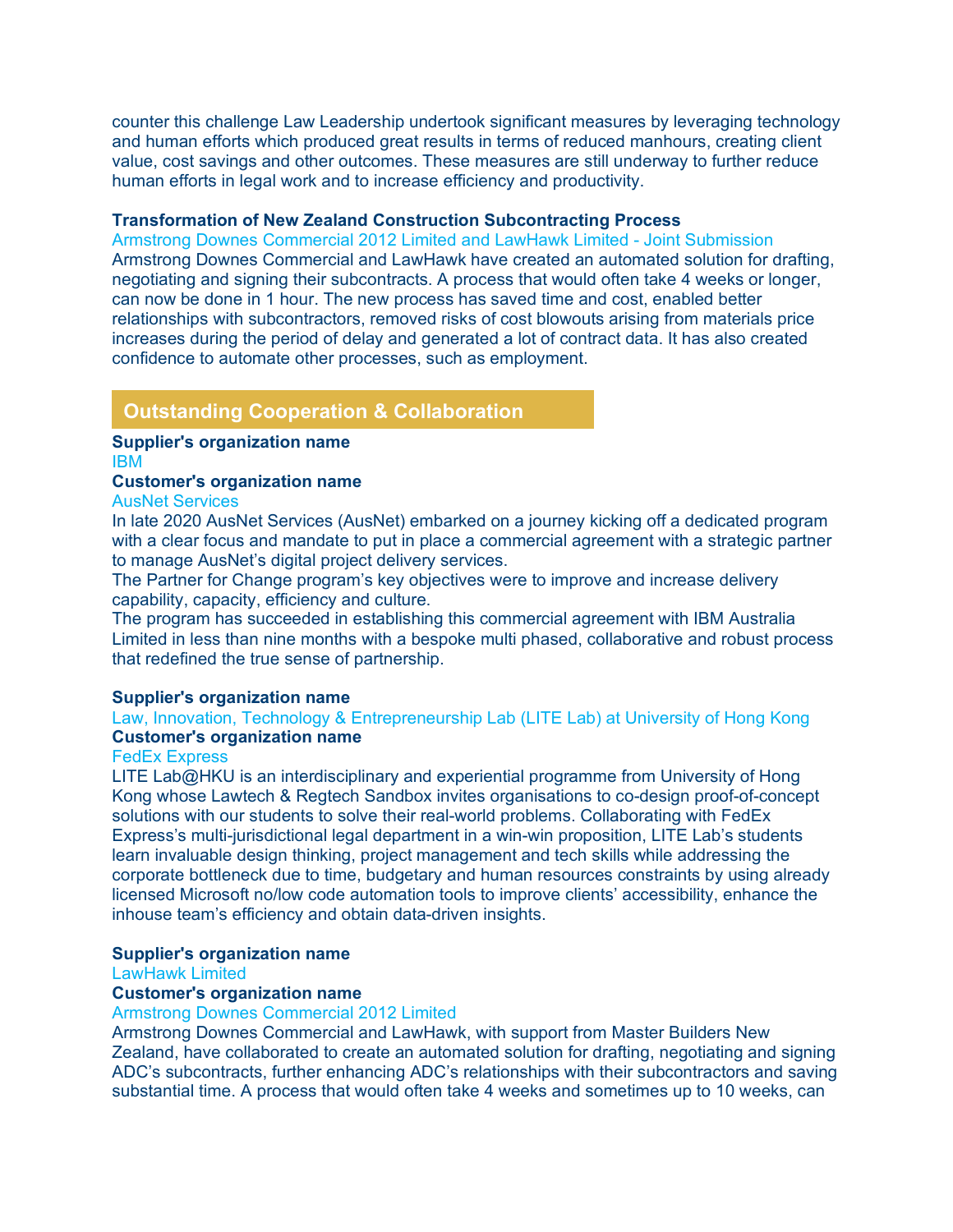now be done in 1 hour. The solution has created substantial value for both parties and ADC's subcontractors, and can also be extended to the wider construction industry. In an industry traditionally dogged by low trust and win-lose mindsets, this relationship shows what is possible in true collaboration.

# **Personal Initiative**

#### **Anirudh GR**

#### **Capgemini**

As a winner of the IACCM Leaders of the Virtual Future 2020, APAC, Anirudh G R has shown exceptional growth, driven multiple initiatives, taken on the baton of mentoring and guiding the new resources within the team. He demonstrated the grit, determination and ability to achieve great things within the CCM Community, coupled with his enthusiasm and readiness to prepare the next generation of CCM professionals, and improve the working environment with the use of technology, his unique approach to problems, resulting in a leaner, more efficient and healthy business environment benefiting both Capgemini and its Clients. He is well recognized by stakeholders for his contribution in CCM area.

#### **Clark Guo**

# Ministry of Education

Clark Guo has been instrumental in strengthening Te Tāhuhu o te Mātauranga (the Ministry of Education's) Southern Infrastructure Procurement team's relationship with our Delivery team. Clark's strong commercial experience, collaborative engagement approach, and proactive strengthening of relationships with key internal business partners has directly led to these two teams now working together as one team, which benefits the Ministry, the schools we build, and the communities in which Te Tāhuhu o te Mātauranga operates.

## **Dr. Andrew Jacopino**

#### NGAMURU ADVISORY

Dr Andrew Jacopino was engaged as a Subject Matter Expert to support the inclusion of a contemporary Performance Management Framework (PMF) within the Department of National Defence of Canada Future Aircrew Training Program, a very large, long-term government program to renew aircrew training services. The delivery of the PMF is recognized by stakeholders as a cornerstone of the program's ability to deliver long-term benefits to Canada as part of "formal relational contract". This would have not been possible without Dr Jacopino's leadership and ability to work with a wide variety of stakeholders, despite his location half a world away.

# <span id="page-9-0"></span>**GLOBAL**

# **Delivering Social & Economic Benefit**

# **PSBA WebSafe**

#### British Telecom

PSBA WebSafe provides digital wellbeing and cyber security for learners in Wales, providing schools, further and higher education institutions with enhanced internet safety. Through WebSafe, schools across Wales have increased digital protection for their pupils. The service allow schools to manage the risks associated with internet usage and safeguard pupils by identifying inappropriate online content.